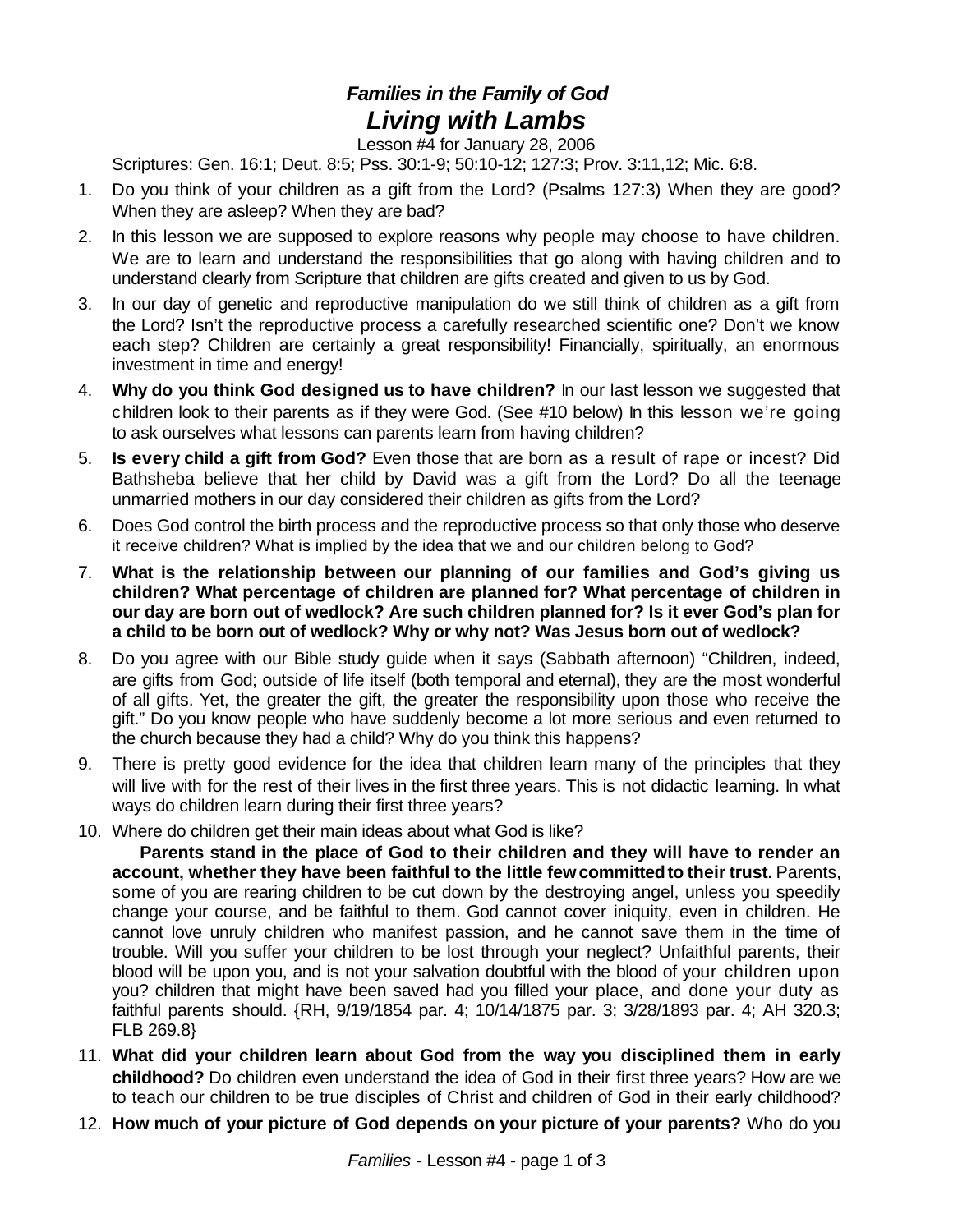think affected your picture of God more, your father or your mother? Which parent do we usually associate with the picture of God? Why? If we say that a child is an inheritance from the Lord what are we implying?

- 13. Would it be all right to think of God as a mother? Or only as a father?
- 14. Think of your own parents. Can you identify specific characteristics that you learned from them which are truly godlike? Name a few.
- 15. When we feel it is necessary to discipline our children does it make a difference whether we discipline in love or anger? Can the child detect the difference? How does it affect them?
- 16. Children seem to be able to discern almost immediately how genuine our religious experience is. How do they do this? What do they perceive that perhaps we sometimes do not? Do children learn more from our words, our claims, or our actions and our behavior?
- 17. In biblical times children were a family's social security policy. The firstborn son was expected to receive a dual portion of the inheritance because it was his responsibility to care for the aging parents. In our day with the government stepping in and Social Security etc. has this responsibility gone away?
- 18. Why is it that in some cultures male children are valued so much higher than female children? Does God value them differently?
- 19. For those of you who are parents, try to think back to the time before your children were born. How did their birth affect your family? Can you even imagine what your family would be like without them!? Do children tend to pull families together and cement relationships or to tear them apart and destroy them?
- 20. Think of the many women in the Bible who struggled to get pregnant: Sarah, Rachel, Hannah, Manoah's wife, Elizabeth etc. Did God specifically prevent these women from getting pregnant so that He could work His will through them?
- 21. If you are one of those couples who require some kind of assistance in reproducing is it still correct to say that your child is a gift from the Lord? What about an adopted child?
- 22. There are good reasons and bad reasons for becoming pregnant! Some couples choose to get pregnant to see if it will heal their marriage! Some couples get pregnant because they don't provide for family planning! Some couples get pregnant because they don't know any better! But some couples get pregnant because they believe that their love for each other will blossom in their love for a child and bring all of them closer to God.
- 23. **What are the major responsibilities that a person or a couple takes on when they give birth to a child?** Supplying the needs of a child; instructing, guiding, giving a good example, even educating a child, disciplining, correcting, and finally, setting the child free.
- 24. **Very often children are a comfortable part of a family until they become teenagers! What happens during the teen years that so often disrupts a family? Is this a result of hormones? Of association? Of growing maturity? How should parents relate to this growing desire and demand for freedom? How did God deal with children who rebelled against Him? If you are struggling with a rebellious teenager does it help to know what God went through?**
- 25. There are many stories told about women particularly who are reluctant to allow their children the freedom they need. We sometimes call this untying the apron strings. How should we decide when the right time is to progress to each new step of freedom for our children? Should we as parents specifically try to help our children develop up through the moral development stages? How can we best do this?
- 26. It has been suggested on many occasions that the secret to good child-rearing is a loving balance of control and support. How do we determine how much control and how much support?